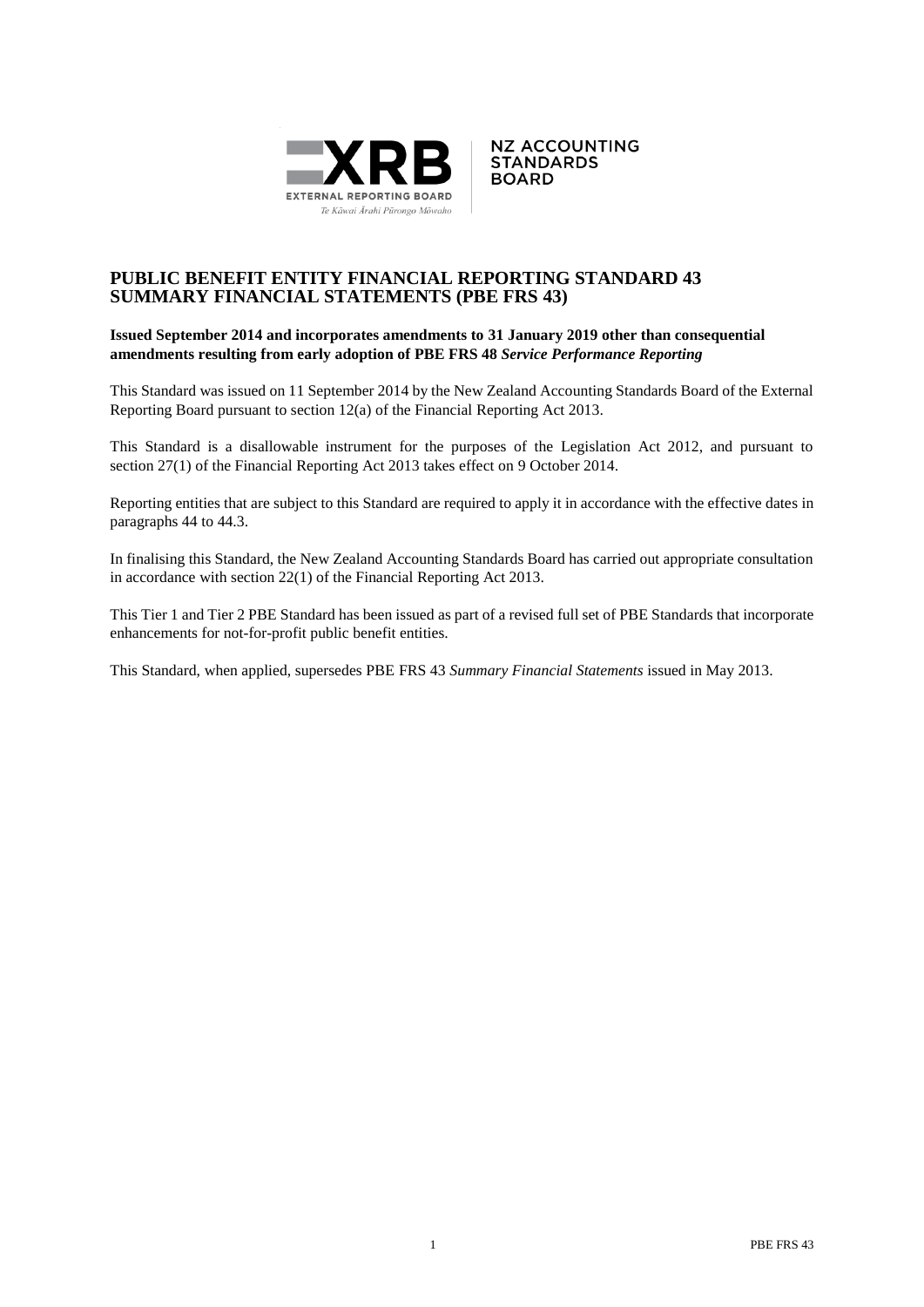# **PBE FRS 43 SUMMARY FINANCIAL STATEMENTS**

## **COPYRIGHT**

© External Reporting Board (XRB) 2014

This XRB Standard contains copyright material.

Reproduction in unaltered form (retaining this notice) is permitted for personal and non-commercial use subject to the inclusion of an acknowledgement of the source.

Requests and enquiries concerning reproduction and rights for commercial purposes within New Zealand should be addressed to the Chief Executive, External Reporting Board at the following email address: [enquiries@xrb.govt.nz](mailto:enquiries@xrb.govt.nz)

ISBN 978-1-927292-56-3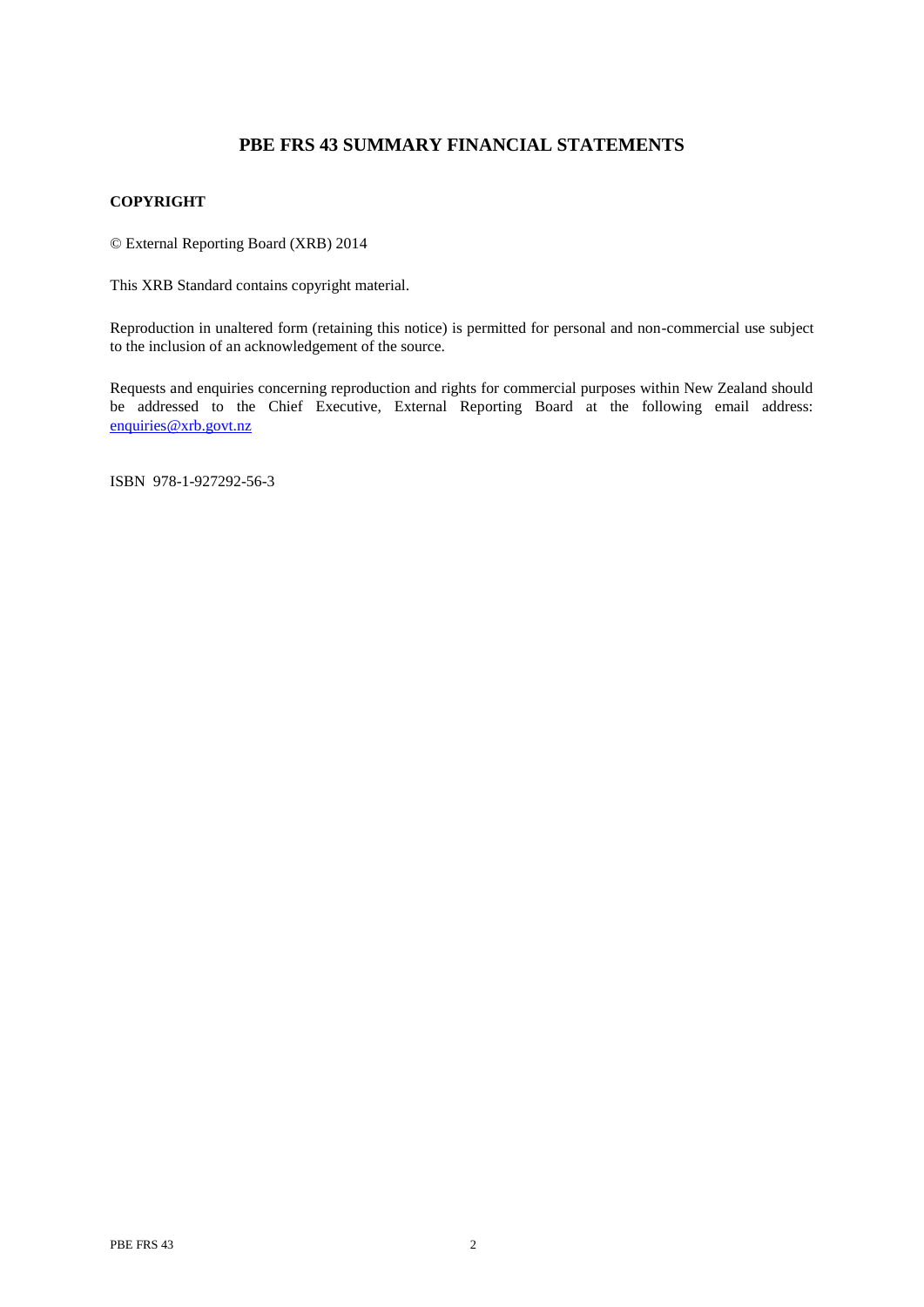## **PBE FRS 43 SUMMARY FINANCIAL STATEMENTS**

### **CONTENTS**

|                              | Paragraph |  |
|------------------------------|-----------|--|
| Introduction                 |           |  |
|                              | $1 - 2$   |  |
|                              | $3 - 7$   |  |
|                              | 8.1       |  |
|                              |           |  |
|                              |           |  |
|                              | $11A-11C$ |  |
|                              | $12 - 16$ |  |
|                              | $17 - 37$ |  |
|                              | $17 - 29$ |  |
|                              | $30 - 32$ |  |
|                              | $33 - 34$ |  |
|                              | $35 - 36$ |  |
|                              | 37        |  |
|                              | $37A-37H$ |  |
|                              | 37B       |  |
|                              | 37C       |  |
|                              | 37D-37E   |  |
|                              | 37F–37G   |  |
|                              | 37H       |  |
|                              | $38 - 42$ |  |
|                              | 38-39A    |  |
|                              | $40 - 42$ |  |
|                              | 43-44.3   |  |
|                              |           |  |
| <b>Basis for Conclusions</b> |           |  |
| Comparison with FRS-43       |           |  |
| <b>History of Amendments</b> |           |  |

Public Benefit Entity Financial Reporting Standard 43 *Summary Financial Statements* is set out in paragraphs 1–45. All the paragraphs have equal authority. PBE FRS 43 should be read in the context of its objective, the NZASB's Basis for Conclusions on PBE FRS 43, the *Public Benefit Entities' Conceptual Framework* and Standard XRB A1 *Application of the Accounting Standards Framework*. PBE IPSAS 3 *Accounting Policies, Changes in Accounting Estimates and Errors* provides a basis for selecting and applying accounting policies in the absence of explicit guidance.

Paragraph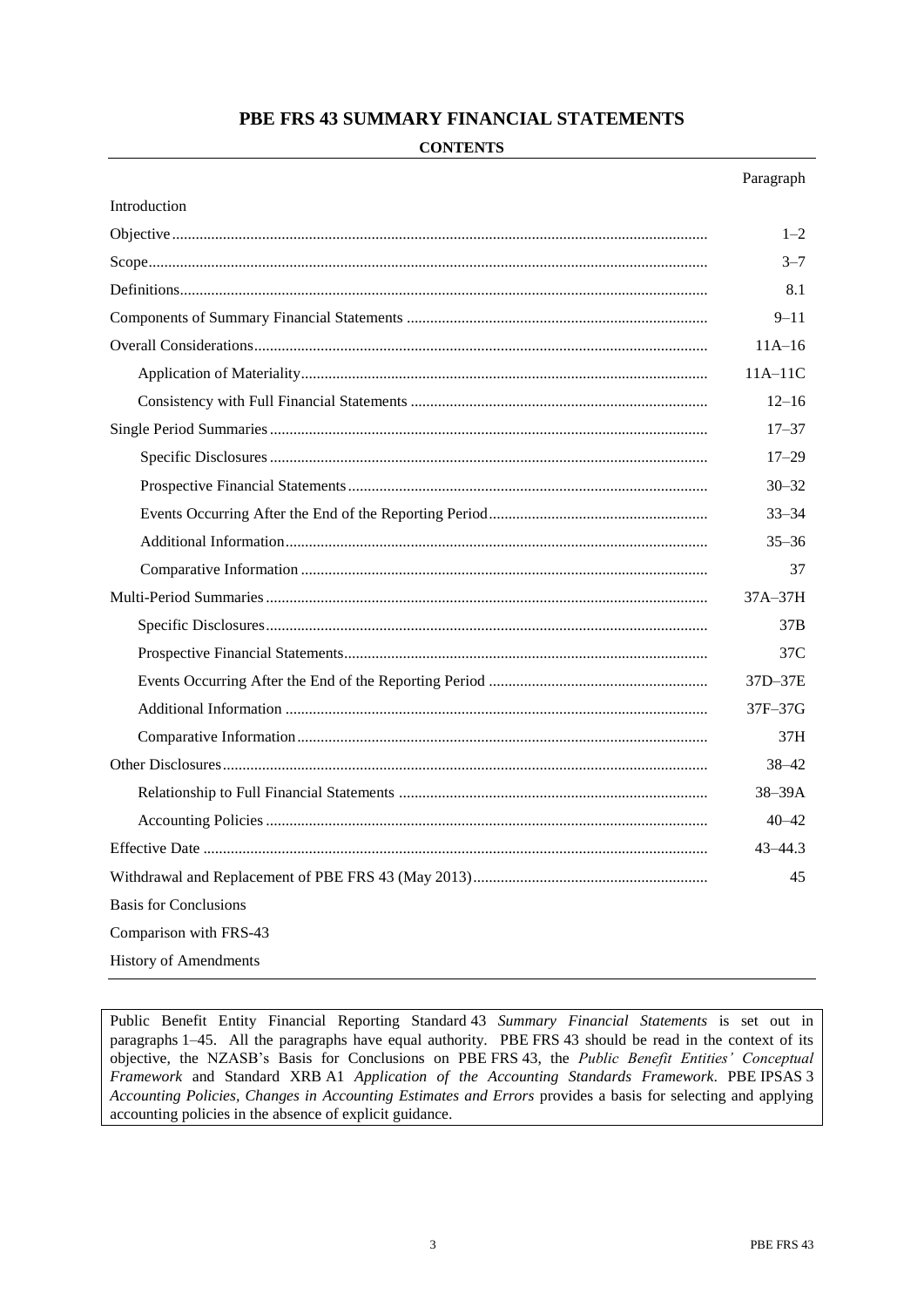## **Introduction**

## **Reasons for Issuing the Standard**

This Standard establishes requirements for the preparation and presentation of summary financial statements by entities that have adopted PBE Standards.

## **Main Features of the Standard**

The Standard specifies the requirements for single period summary financial statements and multi-period summary financial statements.

This Standard applies when an entity presents summary financial statements instead of full annual financial statements to users who have public access to, or would otherwise have received, the entity's full annual financial statements. Summary financial statements are intended to meet the information needs of users who do not require all the information contained in full financial statements.

The Standard also applies to multi-period summary financial statements, including those provided in a product disclosure statement or a disclosure document, to the extent that application of this Standard is required by regulations.

The Standard requires that the information in summary financial statements be drawn from and be consistent with the information in the full financial statements for the period.

Although summary financial statements do not comply with all the disclosure requirements under generally accepted accounting practice, information provided in summary financial statements is required to comply with all measurement and recognition requirements under generally accepted accounting practice.

The Standard requires that summary financial statements include a summary of the financial statements included in a full financial report. If a full financial report also includes non-financial statements, the summary financial statements shall be accompanied by a summary of such non-financial statements. The Standard specifies the minimum disclosures for summary financial statements, but it does not prescribe the format in which summary financial statements are to be presented.

## **Reduced Disclosure Requirements**

Tier 2 entities must comply with all the provisions in the Standard. However, Tier 2 entities which apply reduced disclosure concessions in their full financial statements shall apply the same concessions in the summary financial statements relating to the full financial statements.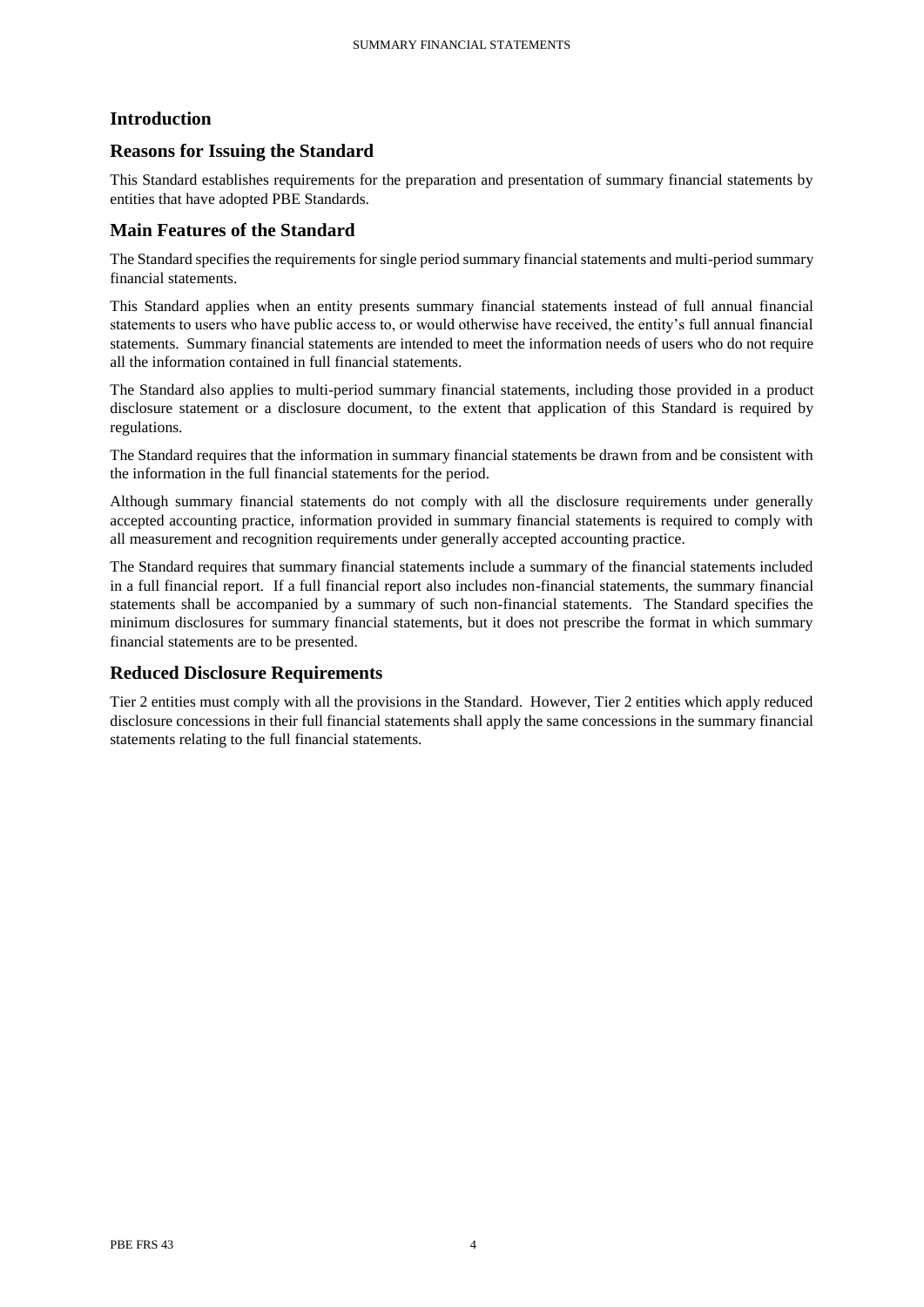# **Objective**

- 1. The objective of this Standard is to specify the accounting practice and minimum disclosure requirements for summary financial statements of entities which are currently reporting in accordance with PBE Standards. Summary financial statements cover an annual reporting period or periods, are prepared for the users of general purpose financial statements, and present information at a reduced level from that contained in the full financial statements.
- 2. Summary financial statements are intended to meet the information needs of users who do not require all the information contained in full financial statements. Summary financial statements may be required by legislation or they may be voluntarily prepared by an entity. Summary financial statements generally contain less detail on the face of the statements and fewer notes than the full financial statements.

## **Scope**

- 3. **This Standard applies to Tier 1 and Tier 2 public benefit entities.**
- 3.1 **An entity shall apply this Standard when it provides summary financial statements, for a single period or multi-periods, instead of full annual financial statements to users who have public access to, or would otherwise receive, the entity's full annual financial statements. Except as required by regulations, this Standard does not apply to:**
	- (a) **Summary financial statements included in the same document as the full financial statements;**
	- (b) **Summary financial statements for an interim period;**
	- (c) **Summary financial information such as a trend statement provided in an annual report or a product disclosure statement or a disclosure document that includes key financial indicators taken from the entity's financial statements;**
	- (d) **Financial information prepared by a third party without involvement of the governing body of an entity;**
	- (e) **Monthly statements produced by unit trusts; or**
	- (f) **General banking information prepared for customers, such as a key information summary.**

**Nevertheless, application of the principles set out in this Standard is encouraged for the preparation of all summarised historical financial information.**

### 3.2 **A Tier 2 entity which applies reduced disclosure concessions in itsfull financial statements shall apply the same concessions in the summary financial statements relating to the full financial statements.**

- 4. This Standard adopts the term "summary financial statements". A variety of terms are used to describe such statements, including "concise financial statements", "condensed financial statements" and "abridged accounts".
- 5. As stated in paragraph 3.1, summary financial statements which are included in the same document as full financial statements are not subject to the requirements of this Standard, unless required by regulations. Summary financial statements presented on a web site that also contains the full financial statements will be regarded as being included in the same document as the full financial statements when the two sets of statements are presented in such a way as to provide the user with the impression that the two sets of statements form part of the same document. Such an impression may come about, for example, through both sets of statements being hyperlinked to/from a common contents page, or through both sets of statements being contained in the same web page or downloadable file.
- 6. The requirements in this Standard are part of PBE Standards only for the purposes of the presentation of summary financial statements. The presentation by an entity of summary financial statements in accordance with this Standard does not satisfy any obligation of that entity to present full financial statements in accordance with PBE Standards. Therefore the summary financial statements presented by an entity are additional to the full financial statements presented by that entity.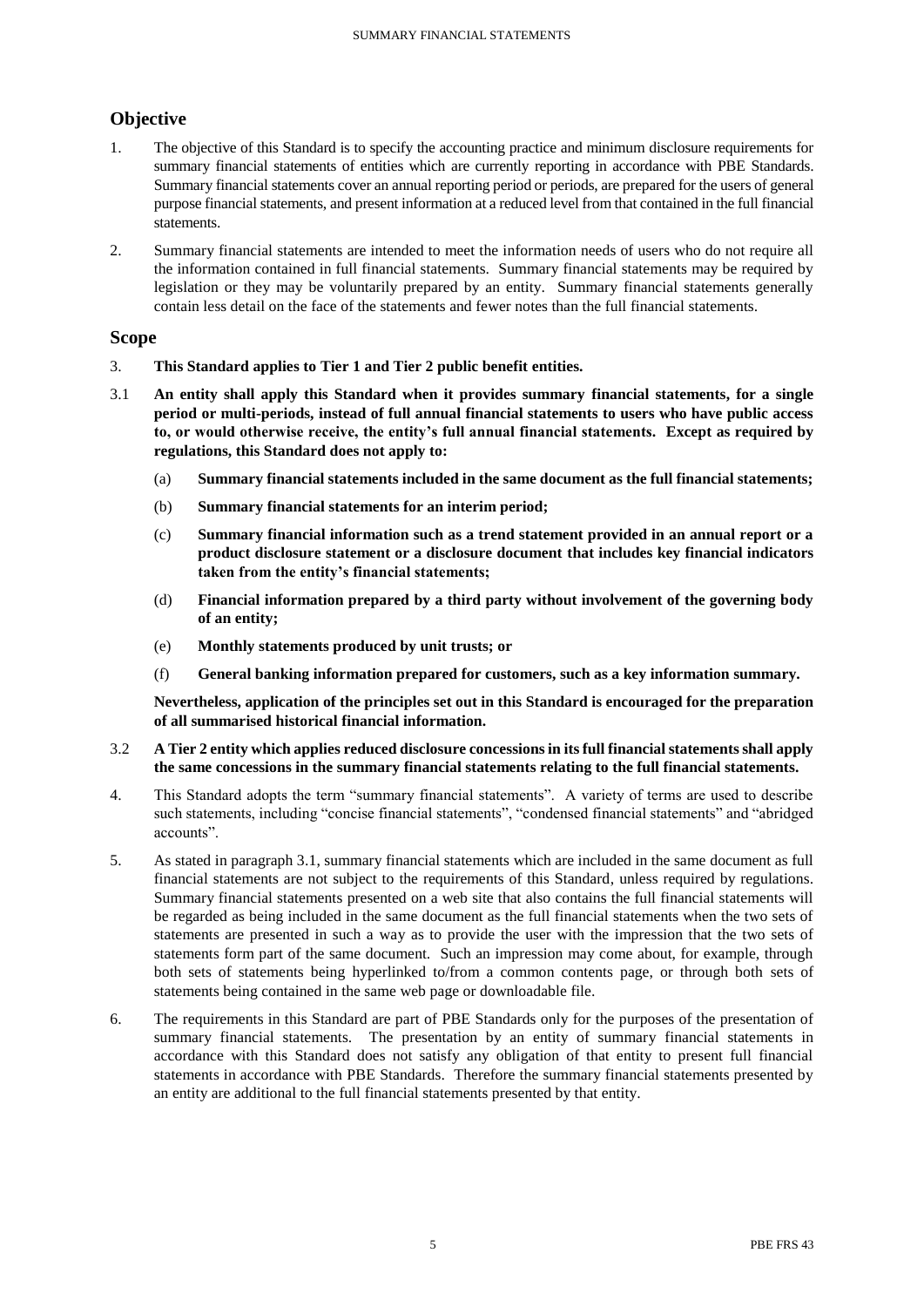- 7. As stated in paragraph 3.1, application of the principles set out in this Standard is encouraged for the preparation of all summarised historical financial information. For example, the principles in this Standard could be applied to:
	- (a) A summary of a full set of interim financial statements (that is, interim financial statements prepared in accordance with all the requirements of PBE Standards, as opposed to condensed financial statements prepared in accordance with PBE IAS 34 *Interim Financial Reporting*); and
	- (b) A summary of parent financial information presented in addition to the group financial information required by this Standard.

## **Definitions**

8.1 **The following terms are used in this Standard with the meanings specified:**

**Full financial statements are the annual general purpose financial statements of an entity that are required to comply with all the requirements under PBE Standards.**

**General purpose financial statements are statements provided to meet the information needs of external users who are unable to require, or contract for, the preparation of special purpose reports to meet their specific information needs.**

**Summary financial statements are financial statements covering an annual reporting period that:**

- (a) **Are prepared for the users of the general purpose financial statements of an entity; and**
- (b) **Present a summary of the information contained in the full financial statements for the same period.**

**Terms defined in other PBE Standards are used in this Standard with the same meaning as in those Standards and are reproduced in the** *Glossary of Defined Terms* **published separately.**

### **Components of Summary Financial Statements**

- 9. **Summary financial statements shall include a summary of each financial statement included in a full financial report. If the full financial report is required to include non-financial statements such as a statement of service performance, the summary financial statements shall be accompanied by a summary of the non-financial statements required to be included in the full financial report.**
- 10. Summary financial statements shall include a summary of the:
	- (a) Statement of financial position as at the end of the period;
	- (b) Statement of comprehensive revenue and expense for the period;
	- (c) Statement of changes in net assets/equity; and
	- (d) Cash flow statement for the period.
- 11. Although this Standard specifies the statements to be presented and the minimum information to be disclosed, it does not prescribe the format in which summary financial statements are to be presented. Entities should develop a format that best meets the information needs of their users. Information may, for example, be presented in the form of graphs, pie charts or columns, with explanatory comments in "popup" boxes or similar.

## **Overall Considerations**

### **Application of Materiality**

- 11A. **An entity shall disclose sufficient information in its summary financial statements to enable a reader to obtain a broad understanding of the financial position and performance of the entity in a manner that is neither misleading nor biased.**
- 11B. The disclosures required by this Standard are subject to the definition of materiality in PBE IPSAS 1 *Presentation of Financial Statements*. They shall be disclosed separately if they are of such incidence and size, or of such nature, that their disclosure is necessary to explain the performance or financial position of the entity. A summary description of each material item, as included in the most recent full financial statements, shall be given to enable its nature to be understood. A summary description of items relating to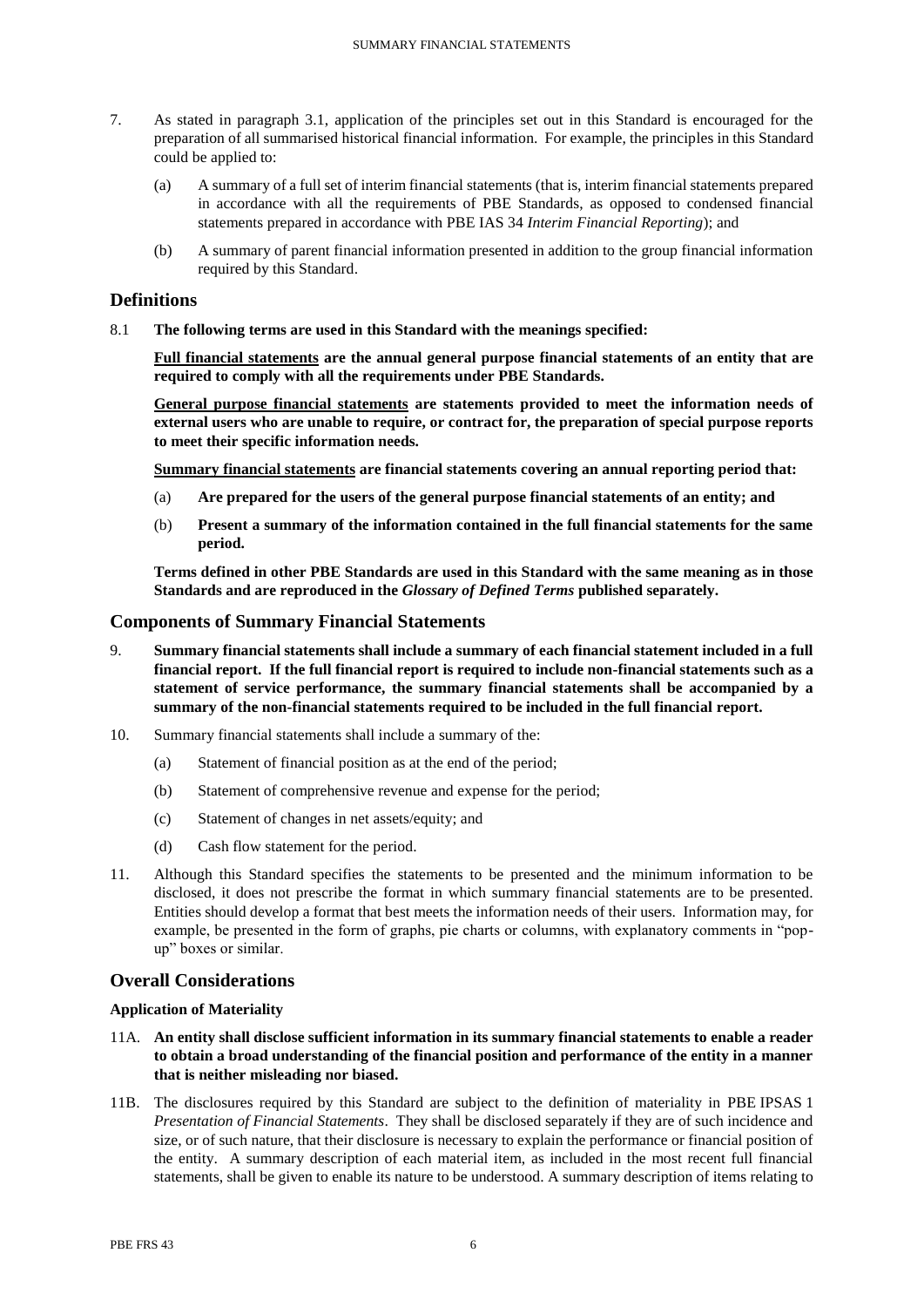other periods covered by the summary shall be given where this is required for an understanding of the summary financial statements, taken as a whole.

11C. This Standard specifies minimum disclosures in respect of summary financial statements. When additional disclosures are made which are consistent with an appropriate financial reporting standard, there is no need to provide all the disclosures required by that financial reporting standard.

### **Consistency with Full Financial Statements**

- 12. **The information in the summary financial statements shall be drawn from and be consistent with information presented in the full financial statements for the relevant periods. Where information in the full financial statements for periods included in the summary financial statements has subsequently been restated or reclassified, the information in the summary financial statements shall be drawn from, and be consistent with, that restated or reclassified information. No further restatement or reclassification is permitted.**
- 13. **Subject to paragraph 34, any additional information presented with summary financial statements shall be drawn from and be consistent with information presented in the full financial report for the same period. Where additional information for periods included in the summary statements has subsequently been amended in a full financial report, the additional information in the summary financial statements shall be drawn from, and be consistent with, that amended information.**
- 14. To ensure that summary financial statements contain information which is faithfully representative and unbiased, it is important that the financial information disclosed is drawn only from information included in the full financial statements. It is also important that any additional information presented with summary financial statements is drawn only from information included in the full financial reports. However, the process of summarisation will inevitably mean that some information, especially narrative information, cannot be a duplicate of that expressed in the full financial statements or full financial reports. In such circumstances, such information shall, at a minimum, be consistent with that expressed in the full financial statements or annual report for the relevant period.
- 15. The information in the summary financial statements shall be prepared in accordance with all measurement and recognition requirements under PBE Standards. Although summary financial statements need comply only with the disclosures set out under this Standard, the information presented in them shall still meet all measurement and recognition requirements that apply to full financial statements.
- 16. If the entity presenting the summary financial statements is a group, the summary financial statements shall be presented for the group. Controlling entity financial information is not required.

## **Single Period Summaries**

### **Specific Disclosures**

- 17–18. [Not used]
- 18A. The requirements in this section of the Standard apply to single period summary financial statements. Single period summary financial statements provide a summary of the full financial statements for a period, including comparative information for that period.
- 19. An entity shall clearly identify each summary financial statement and the notes. In addition, the following information shall be displayed prominently, and repeated when it is necessary for a proper understanding of the information presented:
	- (a) The name of the reporting entity or other means of identification, and any change in that information for the period(s) covered by the summary financial statements;
	- (b) Whether the summary financial statements are for a group or an individual entity;
	- (c) The reporting date or the period covered by the summary financial statements, whichever is appropriate to that component of the summary financial statements;
	- (d) The presentation currency, as defined in PBE IPSAS 4 *The Effects of Changes in Foreign Exchange Rates*; and
	- (e) The level of rounding used in presenting amounts in the summary financial statements.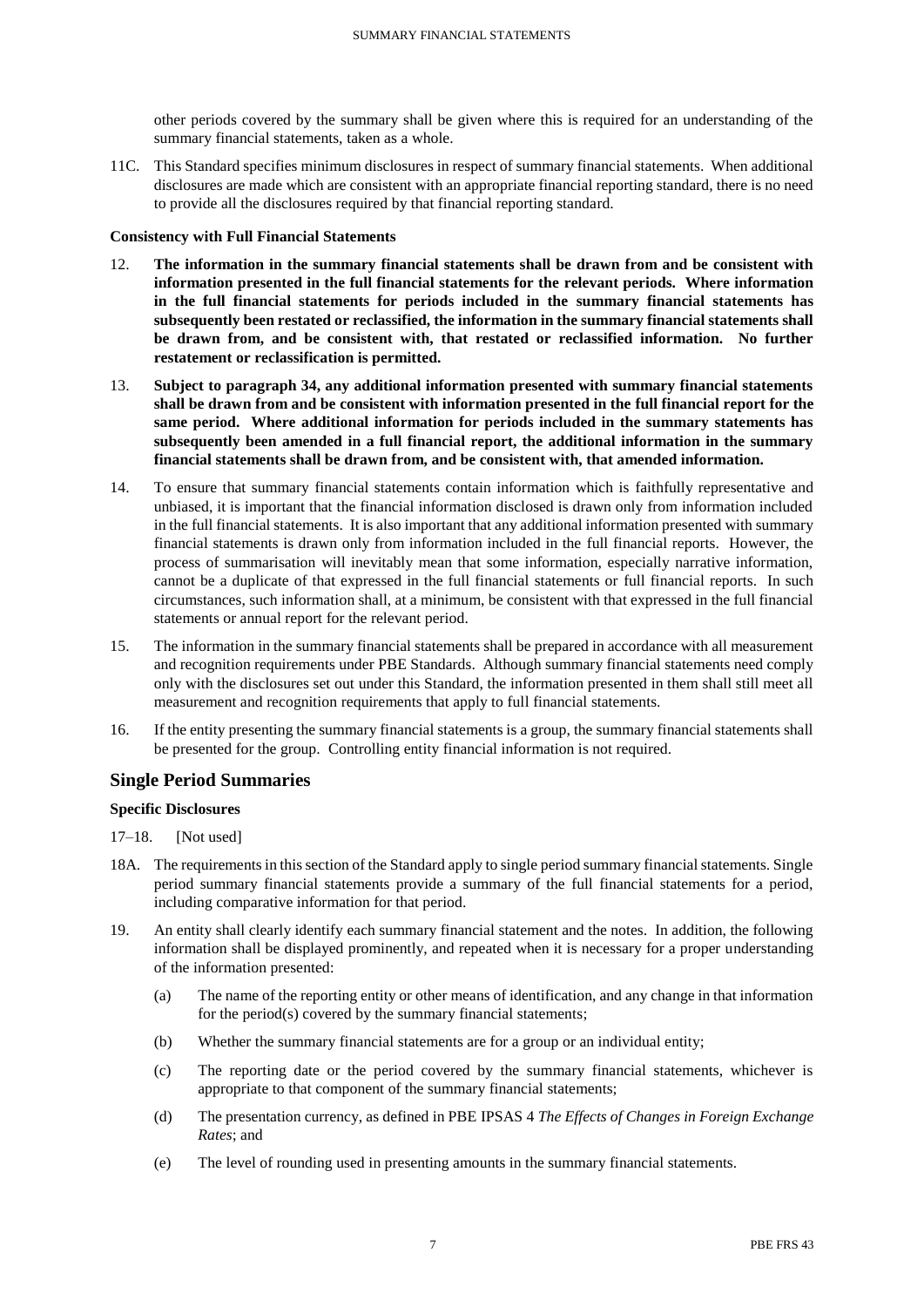### 20. [Deleted]

- 21. When an entity has prepared its financial statements on the basis that the entity is not a going concern, that fact shall be disclosed.
- 22. If the statement of financial position in an entity's full financial statements presents assets and liabilities using the current/non-current distinction rather than the alternative presentation outlined in paragraph 23, the summary statement of financial position shall disclose, as a minimum:
	- (a) Current assets;
	- (b) Non-current assets;
	- (c) Current liabilities;
	- (d) Non-current liabilities; and
	- (e) Net assets/equity including separate disclosure of non-controlling interests.
- 23. If the statement of financial position in an entity's most recent full financial statements presents assets and liabilities in order of liquidity the summary statement of financial position shall disclose, as a minimum:
	- (a) Assets and liabilities broadly in order of liquidity; and
	- (b) Net assets/equity including separate disclosure of non-controlling interests.
- 23A. **An entity shall present all items of revenue and expense recognised in a period:** 
	- **(a) In a single statement of comprehensive revenue and expense; or**
	- **(b) In two statements: a statement displaying components of surplus or deficit (separate statement of financial performance) and a second statement beginning with surplus or deficit and displaying components of other comprehensive revenue and expense (statement of other comprehensive revenue and expense).**
- 24. The summary statement of comprehensive revenue and expense shall, as a minimum, separately disclose:
	- (a) Revenue;
	- (b) Finance costs;
	- (c) Share of the surplus or deficit of associates and joint ventures accounted for using the equity method;
	- (d) Tax expense;
	- (e) A single amount comprising the total of (i) the post-tax surplus or deficit of discontinued operations and (ii) the post-tax surplus or deficit recognised on the measurement to fair value less costs to sell or on the disposal of the assets or disposal group(s) constituting the discontinued operation;
	- (f) Surplus or deficit;
	- (g) Each component of other comprehensive revenue and expense classified by nature;
	- (h) Share of the other comprehensive revenue and expense of associates and joint ventures accounted for using the equity method; and
	- (i) Total comprehensive revenue and expense.
- 25. The following items shall be disclosed in the summary statement of comprehensive revenue and expense as allocations of surplus or deficit for the period:
	- (a) Surplus or deficit for the period attributable to:
		- (i) Non-controlling interest; and
		- (ii) Owners of the controlling entity;
	- (b) Total comprehensive revenue and expense for the period attributable to :
		- (i) Non-controlling interest; and
		- (ii) Owners of the controlling entity.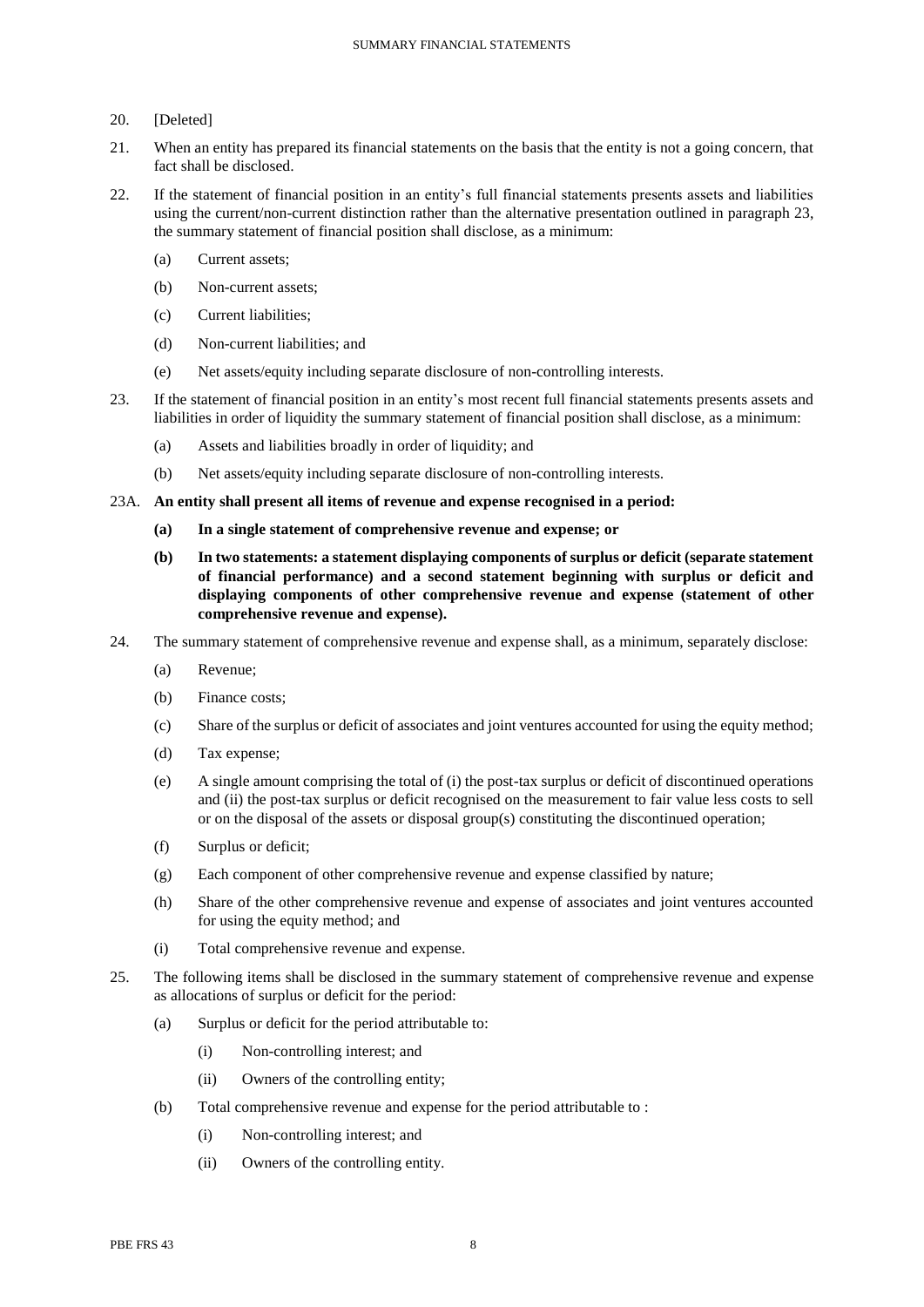- 25A. An entity may present in a separate statement of financial performance (see paragraph 23A) the line items in paragraph  $24(a)$ –(f), and the disclosures in paragraph  $25(a)$ .
- 26. [Not used]
- 27. An entity shall present a summary statement of changes in net assets/equity. The summary statement of changes in net assets/equity shall, as a minimum, separately disclose:
	- (a) Total comprehensive revenue and expense for the period showing separately the total amounts attributable to owners of the parent and to non-controlling interest;
	- (b) The amounts of transactions with owners acting in their capacity as owners, including showing separately contributions by and distributions to owners; and
	- (c) Total net assets/equity and each component of net assets/equity.
- 28. [Deleted]
- 29. The summary cash flow statement shall include the following individual components:
	- (a) Net cash flows from or used in operating activities;
	- (b) Net cash flows from or used in investing activities; and
	- (c) Net cash flows from or used in financing activities.

#### **Prospective Financial Statements**

- 30. **Where, as required by other PBE Standards, an entity has presented a comparison of, and explanations for major variances between, prospective and historical financial statements in its full financial statements, the entity shall present a summary of that comparison and those explanations in its summary financial statements.**
- 31. A comparison of prospective and historical financial statements provides users with information that is useful in assessing the financial and service performance, financial position and cash flows of an entity. In the public sector, many entities are required by legislation to present such comparisons.
- 32. An entity should include a comparison of prospective and historical financial statements in its summary financial statements only if such a comparison has been included in the entity's full financial statements. If the entity presenting the summary financial statements is a group, in complying with paragraph 30, the entity would present a summary comparison of consolidated prospective and historical financial statements only if the entity had included such a comparison in its historical financial statements.

#### **Events Occurring After the End of the Reporting Period**

- 33. **In respect of each non-adjusting event that occurs between the end of the reporting period and the date when the full financial statements are authorised for issue, the entity shall disclose the information required by paragraph 30 of PBE IPSAS 14** *Events After the Reporting Date***.**
- 34. This Standard does not require that an entity disclose information about events occurring after the date of authorisation of the full financial statements. However, entities may be subject to other requirements for the disclosure of such events.

#### **Additional Information**

- 35. **Sufficient additional information shall be disclosed to ensure that all relevant matters are reported to the users of the summary financial statements. A summary description of each item, as included in the full financial statements, shall be given to enable its nature to be understood.**
- 36. Examples of the additional information required to be disclosed under paragraph 35 may include information with regard to contingent assets, contingent liabilities, related party transactions, commitments, discontinued activities and the basis on which the full financial statements were prepared if a fundamental uncertainty exists. Any additional information given shall be disclosed in accordance with the financial reporting standard, if applicable, relating to the item.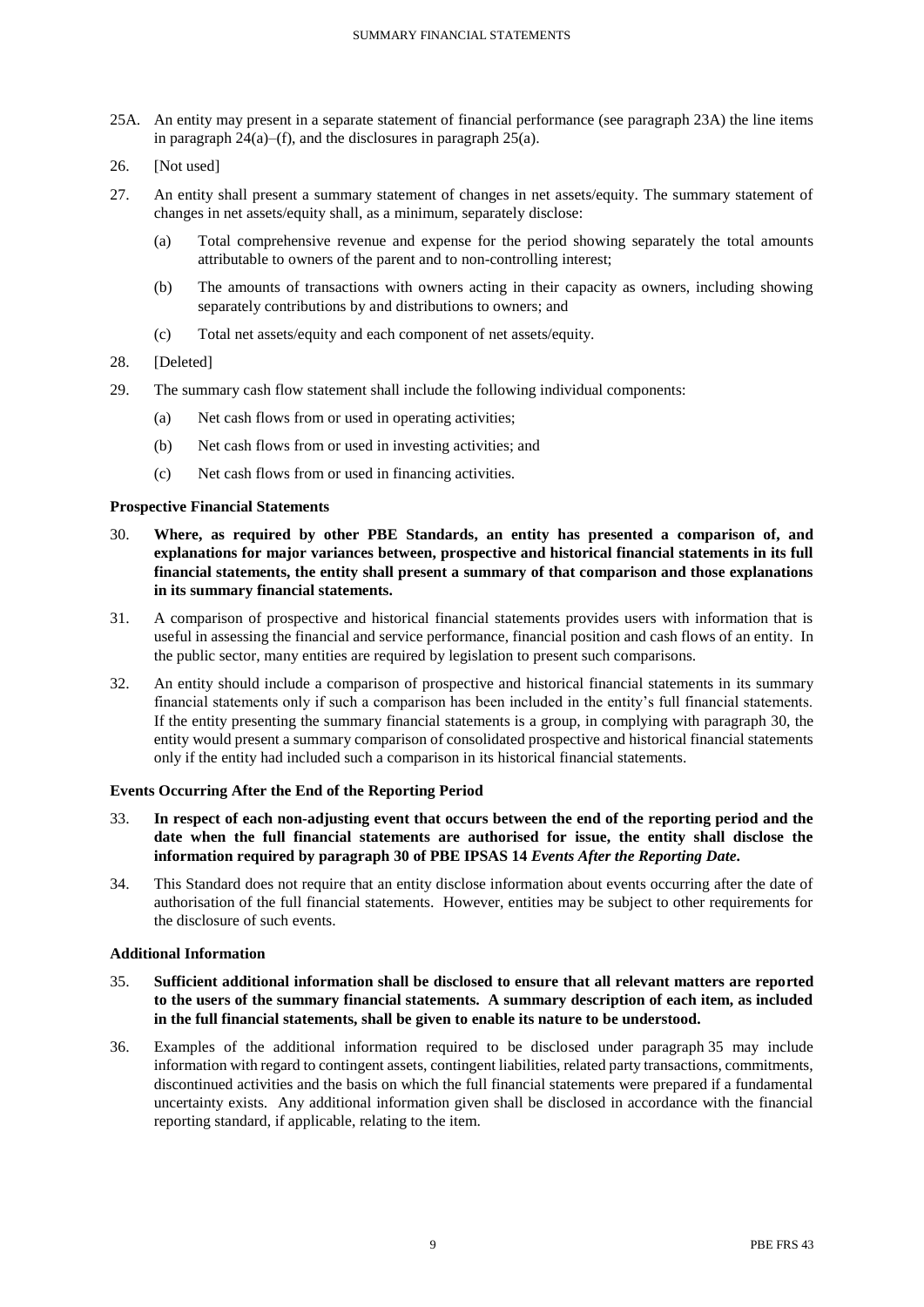### **Comparative Information**

37. **Comparative information for the previous reporting period shall be shown for all items disclosed in the summary financial statements, except when such information is not disclosed in the full financial statements. An entity shall disclose sufficient narrative and descriptive comparative information to enable a reader to obtain a broad understanding of the financial position and performance of the entity in a manner that is neither misleading nor biased.**

### **Multi-period Summaries**

37A. The requirements in this section apply to multi-period summary financial statements falling within the scope of this Standard. Multi-period summary financial statements provide a summary of the full financial statements, including comparative information, for more than one period.

#### **Specific Disclosures**

37B. **An entity presenting summary financial statements for multiple reporting periods shall disclose the information required by paragraphs 19 to 29.**

#### **Prospective Financial Statements**

37C. **An entity presenting summary financial statements for multiple reporting periods shall disclose the information required by paragraphs 30 to 32 in relation to the most recent period in the summary.**

### **Events Occurring After the End of the Reporting Period**

- 37D. **An entity presenting summary financial statements for multiple reporting periods shall disclose the information required by paragraphs 33 in relation to the most recent period in the summary.**
- 37E. An entity shall disclose the information required by paragraph 33 in relation to other periods covered by the summary only if the events referred to in those paragraphs continue to be relevant to an understanding of the summary financial statements, taken as a whole.

#### **Additional Information**

- 37F. **An entity presenting summary financial statements for multiple reporting periods shall disclose the information required by paragraphs 35 and 36 in relation to the most recent period in the summary.**
- 37G. An entity shall disclose the information required by paragraphs 35 and 36 in relation to other periods covered by the summary only if the events referred to in those paragraphs continue to be relevant to an understanding of the summary financial statements, taken as a whole.

#### **Comparative Information**

37H. **An entity presenting summary financial statements for multiple reporting periods shall disclose the comparative information required by paragraph 37 except that comparative information is not required for the earliest period in the summary.** 

### **Other Disclosures**

### **Relationship to Full Financial Statements**

- 38. **The summary financial statements shall prominently display the following information:**
	- (a) **A statement that the specific disclosures included in the summary financial statements have been extracted from the full financial statements. This statement shall identify which, if any, of these full financial statements contain information that has been restated or reclassified;**
	- (b) **The date on which the full financial statements for the most recent period in the summary were authorised for issue and who gave that authorisation;**
	- (c) **Whether the entity's full financial statements have been prepared in accordance with PBE Standards or PBE Standards RDR;**
	- (d) **Whether the entity has made an explicit and unreserved statement of compliance with PBE Standards or PBE Standards RDR in its full financial statements for each period presented in the summary;**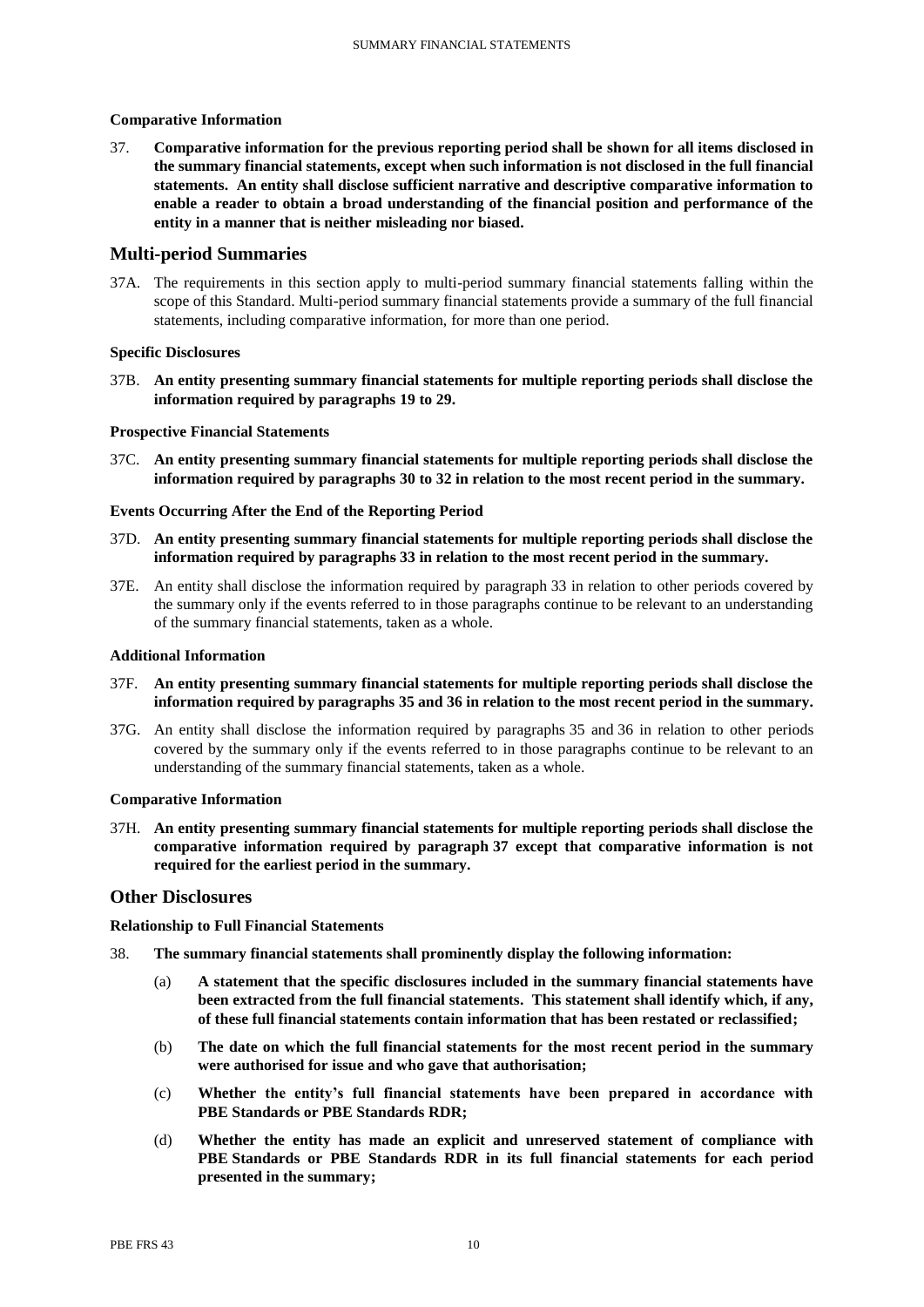- (e) **That the summary financial statements do not include all the disclosures provided in the full financial statements and cannot be expected to provide as complete an understanding as provided by the full financial statements;**
- (f) **Details as to how a user may obtain a copy of the full financial statements or full financial report; and**
- (g) **Whether the full financial statements for each period presented in the summary have been audited and, if so, the nature of the audit opinion and any explanatory paragraphs in the audit report which highlight matters that are regarded as relevant to a proper understanding of the basis of the opinion.**
- 39. Disclosure of the nature of an entity and the financial reporting requirements that an entity has complied with in its full financial statements is important as the classification of an entity can affect its accounting policies. Disclosure of the relationship of the summary financial statements to the full financial statements is necessary to compensate for the fact that summary financial statements do not provide complete information about the entity for the period covered.
- 39A. Where information in the full financial statements for a period included in the summary financial statements has been restated or reclassified in subsequent financial statements, an entity shall disclose this fact. The entity shall also provide a summary of the changes to that information or provide directions as to the location of relevant disclosures.

#### **Accounting Policies**

- 40. **When a change in accounting policies during any period covered by the summary financial statements has a material effect in any period covered by the summary financial statements or is expected to have a material effect in a future financial period, the summary financial statements shall disclose a summary of the information required about such a change in accordance with the relevant standard (for example, PBE IPSAS 3** *Accounting Policies, Changes in Accounting Estimates and Errors***)***.*
- 41. **When an entity presents summary financial statements that encompass the entity's first PBE Standards full financial statements it shall identify which summary financial statements are in respect of its first PBE Standards full financial statements.**
- 42. **If an entity's summary financial statements are in compliance with this Standard, that fact shall be disclosed. An entity shall not describe summary financial statements as complying with PBE Standards. Summary financial statements may be described as complying with PBE Standards as they relate to summary financial statements.**

## **Effective Date**

43–43A. [Not used]

- 44. **A public benefit entity shall apply this Standard for annual financial statements covering periods beginning on or after 1 April 2015. Earlier application is permitted for not-for-profit public benefit entities as long as the full suite of PBE Standards is applied at the same time.**
- 44.1 *Amendments to PBE Standards and Authoritative Notice as a Consequence of XRB A1 and Other Amendments***, issued in December 2015, amended paragraph 38. An entity shall apply those amendments for annual financial statements covering periods beginning on or after 1 January 2016. Earlier application is permitted.**
- 44.2 *2016 Omnibus Amendments to PBE Standards,* **issued in January 2017, amended paragraph 14. An entity shall apply that amendment for annual financial statements covering periods beginning on or after 1 January 2017.**
- 44.3 **PBE IPSAS 35** *Consolidated Financial Statements***, issued in January 2017, amended paragraphs 22−23, 25 and 27. An entity shall apply those amendments for annual financial statements covering periods beginning on or after 1 January 2019. An entity shall apply those amendments when it applies PBE IPSAS 35.**
- 44.4 [See PBE FRS 48 *Service Performance Reporting*.]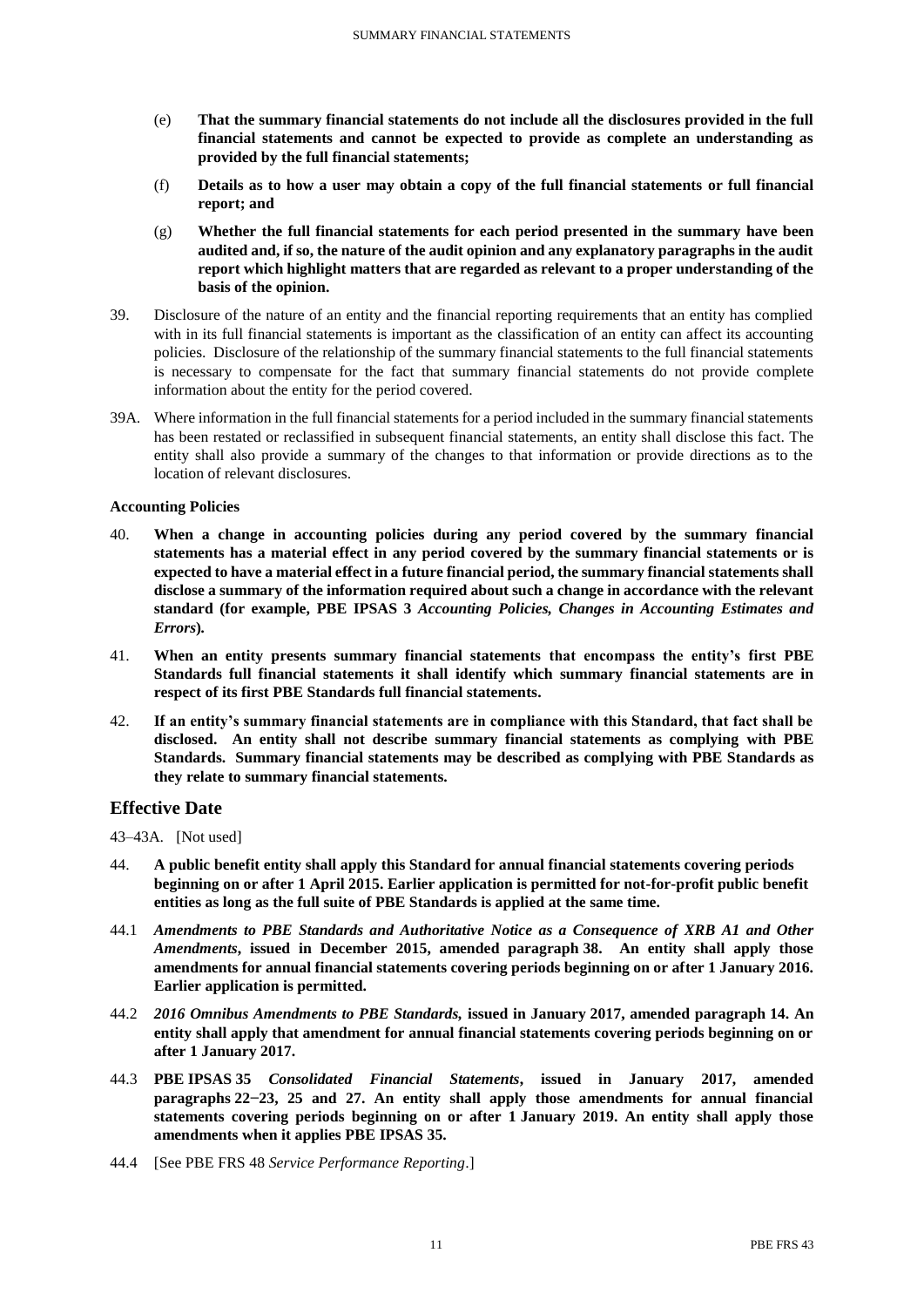# **Withdrawal and Replacement of PBE FRS 43 (May 2013)**

45. This Standard, when applied, supersedes PBE FRS 43 *Summary Financial Statements* issued in May 2013.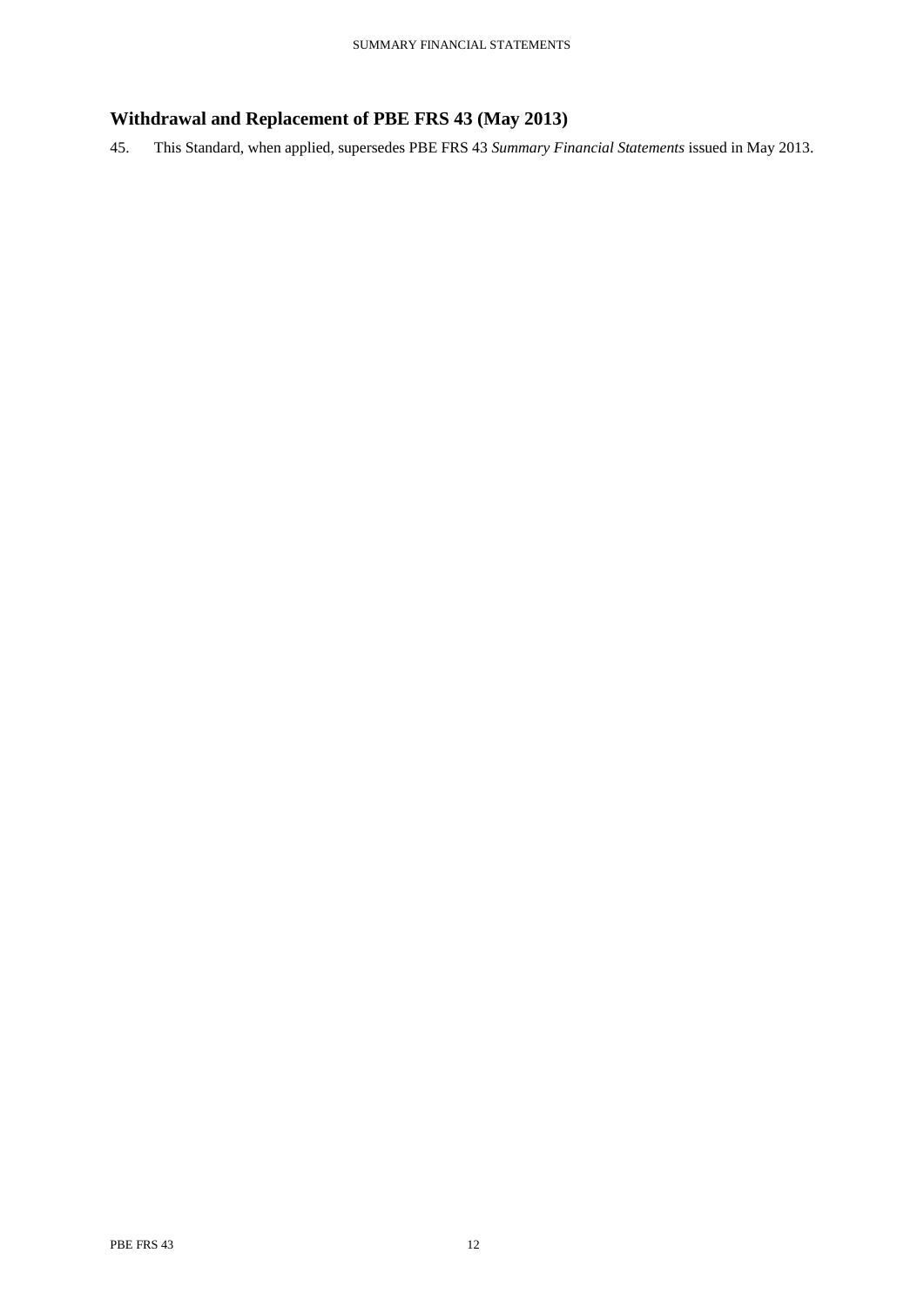## **Basis for Conclusions**

*This Basis for Conclusions accompanies, but is not part of, PBE FRS 43.*

BC1. The New Zealand Accounting Standards Board (NZASB) has not modified the requirements of FRS-43 *Summary Financial Statements* for application in by Tier 1 and Tier 2 public benefit entities. Where applicable, disclosure concessions have been identified for Tier 2 entities and the language generalised for use by public benefit entities. The NZASB considered that the requirements of FRS-43 are appropriate for application by public benefit entities.

## **Comparison with FRS-43** *Summary Financial Statements*

PBE FRS 43 *Summary Financial Statements* is drawn from FRS-43 *Summary Financial Statements.* There are no significant differences between PBE FRS 43 and FRS-43.